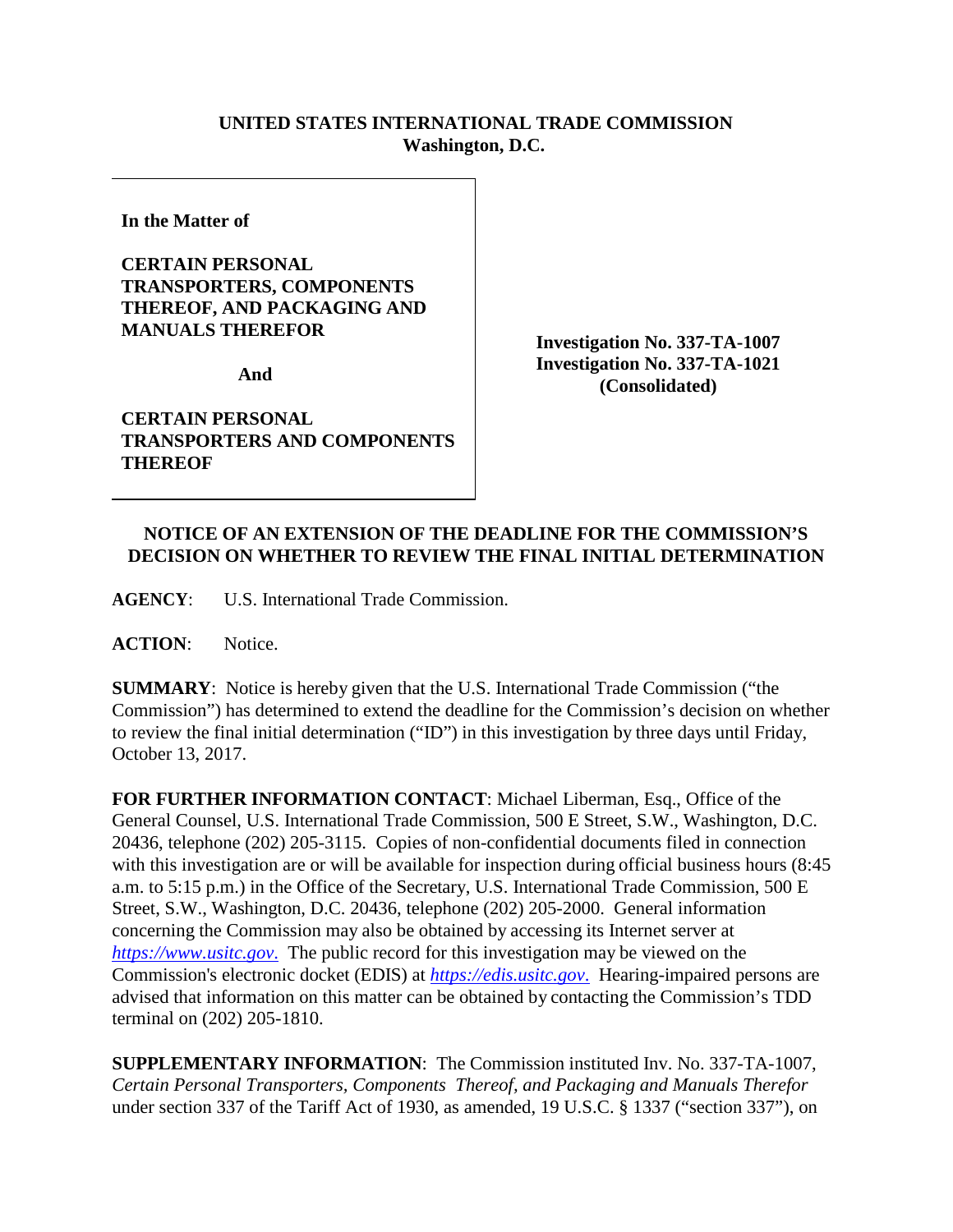June 24, 2016, based on a complaint filed by Segway, Inc. of Bedford, New Hampshire; DEKA Products Limited Partnership of Manchester, New Hampshire; and Ninebot (Tianjin) Technology Co., Ltd. of Tianjin, China. 81 *Fed. Reg.* 41342-43 (Jun. 24, 2016). The complaint alleges a violation of section 337 by reason of infringement of certain claims of U.S. Patent Nos. 6,302,230; 6,651,763; 7,023,330; 7,275,607; 7,479,872; and 9,188,984; and U.S. Trademark Registration Nos. 2,727,948 and 2,769,942. The named respondents for Investigation No. 337-TA-1007 are Inventist, Inc. of Camas, Washington; PhunkeeDuck, Inc. of Floral Park, New York; Razor USA LLC of Cerritos, California; Swagway LLC of South Bend, Indiana; Segaway of Studio City, California; and Jetson Electric Bikes LLC of New York, New York. The Commission's Office of Unfair Import Investigations was also named as a party to this investigation. 81 *Fed. Reg.* 41342 (Jun. 24, 2016).

On September 21, 2016, the Commission instituted Inv. No. 337-TA-1021, *Certain Personal Transporters and Components Thereof*, based on a complaint filed by the same Complainants. 81 *Fed. Reg.* 64936-37 (Sept. 21, 2016). The complaint alleges a violation of section 337 by reason of infringement of certain claims of U.S. Patent Nos. 6,302,230 and 7,275,607. The named respondents for Investigation No. 337-TA-1021 are Powerboard LLC of Scottsdale, Arizona ("Powerboard"); Metem Teknoloji Sistemleri San of Istanbul, Turkey; Changzhou Airwheel Technology Co., Ltd. of Jiangsu, China; Airwheel of Amsterdam, Netherlands; Nanjing Fastwheel Intelligent Technology Co., Ltd. of Nanjing, China; Shenzhen Chenduoxing Electronic, Technology Ltd., China, a.k.a. C-Star of Shenzhen, China; Hangzhou Chic Intelligent Technology Co., Ltd. of Hangzhou, China; Hovershop of Placentia, California; Shenzhen Jomo Technology Co., Ltd., a.k.a. Koowheel of Shenzhen City, China; Guanghzou Kebye Electronic Technology Co., Ltd., a.k.a. Gotway of Shenzhen, China; and Inventist, Inc. of Camas, Washington. The OUII was also named as a party to this investigation. 81 *Fed. Reg*. 64936 (Sept. 21, 2016). The Commission directed the presiding ALJ to consolidate Inv. Nos. 337-TA-1007 and 337-TA-1021. *See id*. at 64937.

The evidentiary hearing on the question of violation of section 337 was held from April 18 through April 21, 2017. The final ID finding a violation of section 337 was issued on August 10, 2017. All parties to this investigation that participated in the evidentiary hearing (with the exception of respondent Powerboard) filed timely petitions for review of various portions of the final ID. The parties likewise filed timely responses to the petitions.

The Commission has determined to extend the deadline for the Commission's decision on whether to review the final ID in this investigation by three days until Friday, October 13, 2017.

The authority for the Commission's determination is contained in section 337 of the Tariff Act of 1930, as amended, 19 U.S.C. 1337, and in Part 210 of the Commission's Rules of Practice and Procedure, 19 CFR Part 210.